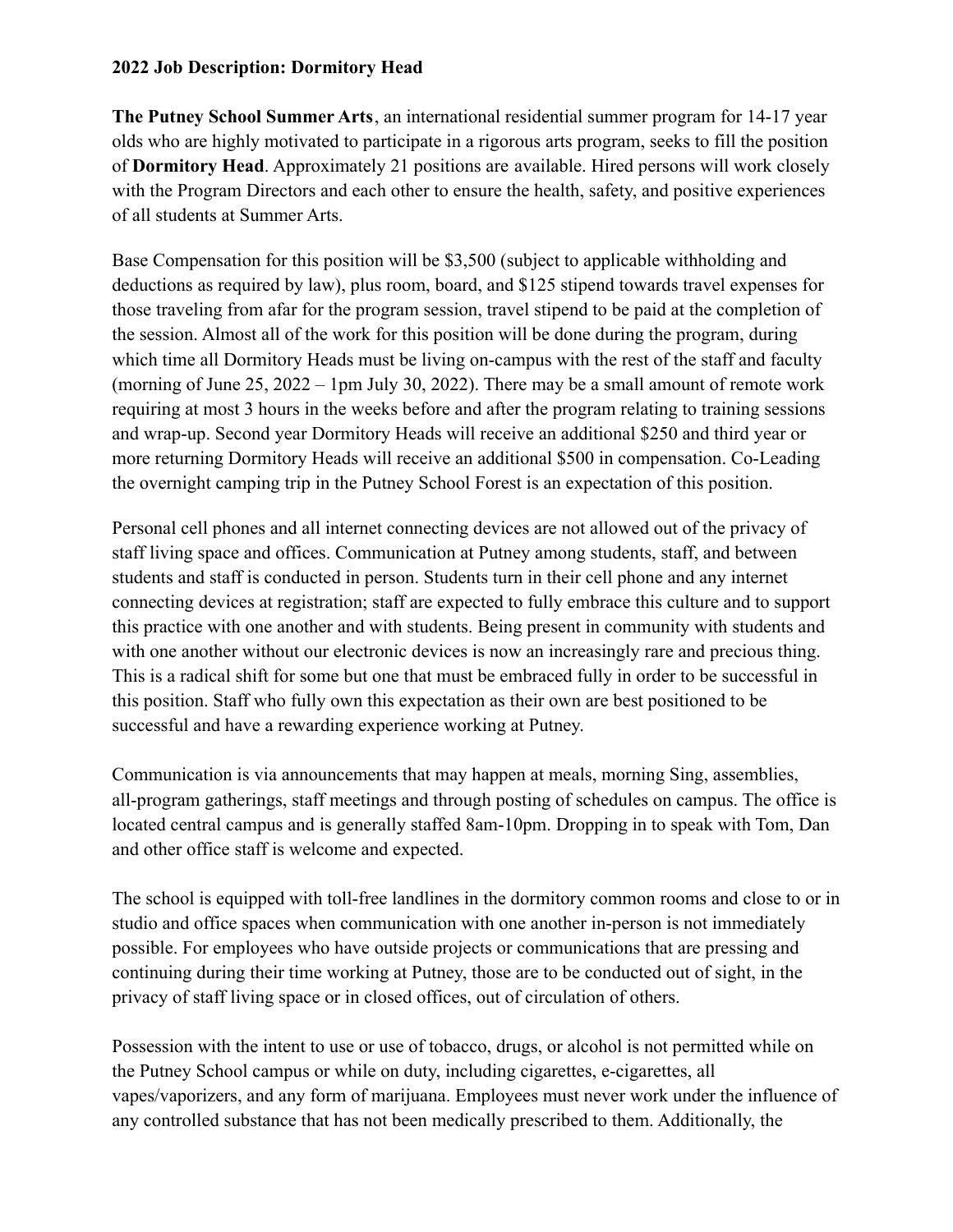Putney School campus is tobacco and smoke free. Possession or use of any tobacco or smoking products is strictly prohibited on the Putney School campus.

The Putney School is a progressive secondary boarding school on 600 acres in Vermont. Since its founding in 1935, the school's character and governance have been based on collaboration and shared values rather than competition. We are a community of people who think for themselves, invent, design, experiment, compose, write, build, and chase down new ideas. Each employee makes a significant contribution to the school's success, and it is our expectation that each employee will always have the wellbeing of the whole school in mind. Building a just and inclusive community is a shared responsibility, and Putney supports all its employees in developing this critical skill set.

## **Job Duties**

- Be responsible for the health, safety, and positive experiences of assigned students
- Form positive, professionally appropriate relationships with students
- Monitor and support healthy student habits, including sleeping, eating, hygiene, and life balance
- Supervise students in all activities (including free time, transitions, weekends, off-campus trips, etc.)
- Plan and lead afternoon, evening, and free-time activities
- Plan and co-lead one overnight camping trip
- Exhibit behavior of a positive mentor and role model
- Enforce all Summer Arts policies, while maintaining a positive rapport with students
- Write and submit comments on students and student interactions weekly
- All dormheads will be assigned an "extra duty" for which they will be responsible, such as helping put together the end-of-session slide show, assisting in the office, getting students to appointments, monitoring birthday celebrations, etc.
- Other duties as assigned (by Program Directors and other Office Staff)

## **Desired Qualifications**

- Ability in and excitement about education and community building
- Interest in and talent for working with very creative young students
- Excellent interpersonal skills
- Excellent teamwork skills
- Willingness to enforce rules and discipline students in a consistent manner with coworkers
- Ability & resiliency to work in a fast-paced environment
- Concentration and focus
- Punctuality and good time-management skills
- Maturity, responsibility, and high moral character

## **Minimum Qualifications**

- Age 21 before June 25, 2022
- Eligibility to work in the United States; ONE of the following: